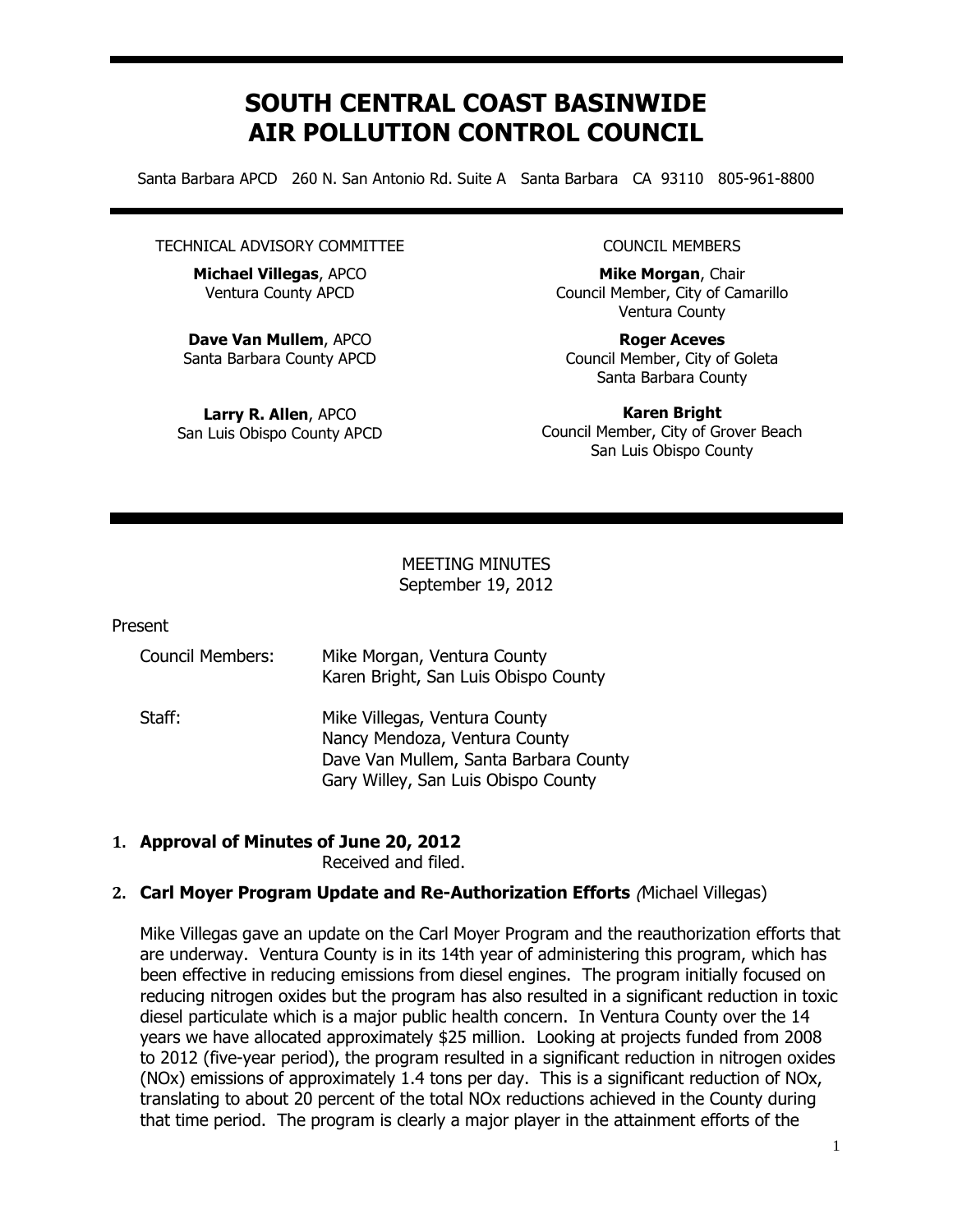District. The program also significantly reduced toxic diesel particulate.

To date, the District has repowered or replaced 100 fishing vessels, 209 agricultural engines, 66 on-road vehicles, 45 pieces of construction equipment, and 239 farm tractors. At our September 11, 2012, board meeting, our Board approved 73 tractors and 1 commercial fishing vessel.

Gary Willey asked how projects are prioritized for funding. Mike Villegas replied the selection or prioritizing process is based on cost effectiveness.

With a significant portion of Ventura County emission reductions coming from the Carl Moyer Program, District staff hopes to continue this program since there is not a lot to emission reductions to obtain from stationary sources. A significant portion of the Carl Moyer program funding sunsets in 2015. The air district's plan is to work through the California Air Pollution Control Officers Association (CAPCOA) and with the California Air Resources Board to have the program reauthorized until approximately 2023. This effort will be discussed during the upcoming CAPCOA legislative retreat on October 8 and 9.

In the last 2 weeks of the past legislative session, Senator Kehoe introduced SB 1455 to reauthorize the Carl Moyer program. The bill passed the Assembly with two-thirds support, but fell two votes short in the Senate.

Dave Van Mullen inquired about lawn mower exchange programs. Mike Villegas stated Ventura APCD previously administered a lawn mower rebate program, which was not funded with Carl Moyer funds. The program was efficiently handled without requiring extensive staff time. Council Member Karen Bright asked if Ventura County APCD had an exchange program for leaf blowers. Mike Villegas responded that Ventura County APCD had administered a leaf blower program for commercial gardeners.

## **Upcoming Replacements - Portable Diesel Air Toxic Control** (Gary Willey)

One of the airborne toxic control measures adopted in the early 2000's covered portable diesel equipment and took effect in 2010 requires pre-1997 engines to be certified for toxic control. This could cause a lot of uproar since there are currently compliance agreements out there. On the horizon, which is the real 'meat' of the rule, the fleet averaging requirements will begin in January 2013. A fleet is one or more engines controlled by an individual operational entity, which is hard to explain. If one person has control on the engines they can be summed up in one big group or put in smaller groups. There is not much guidance on how to do it or what to do. An example might be, a County as an operational entity including its CSD or its CSD independent. County department can be independent or city departments can also be independent. There's a lot of coordination that needs to go on throughout each government entity and I am not aware it if is occurring - to optimize this fleet standard because they use an average for their fleet. It is important, especially, for the City and County departments to figure how to deal with the requirement in the most economical way.

In addition to the fleet standard, there is the Tier 1 standard emission level which means Tier 1's are gone and you need to meet Tier 2 on an average basis. By taking Tier 1s of the same size range and averaging it with some Tier 2 and Tier 3 engines, a big company can probably comply with the limit if they have enough Tier 2s and 3s to bring it down. However, for an individual company  $-$  a company of one and with one Tier 1 engine, it will be illegal to operate such equipment at the end of this year. This is a big issue here in our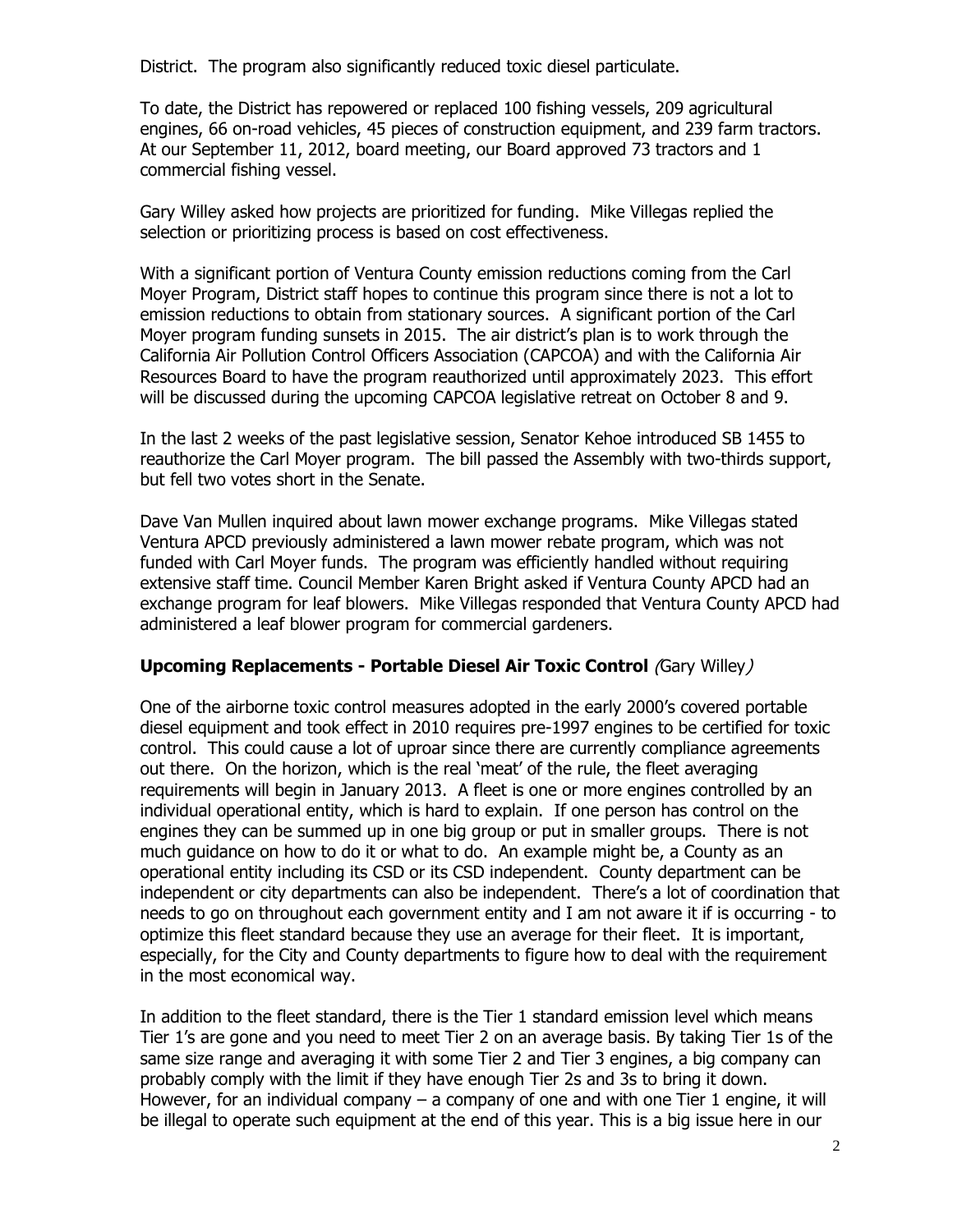County and it may be the same in other Counties. I looked at our list and we have 85 on the district's list, but ARB have many more on their list since these are 85 that could not get on the ARB registration ARB program because they were late and the only option is to register with us. Of that 85, I have 20 businesses (20 people) with only Tier 1 equipment that will be hurting at the end of this year. They are businesses using wood chippers, concrete pumps, portable generators, or small construction businesses with compressors.

This standard is applicable only for portable equipment which also affects cities and the County since they operate numerous portable engines. Based on calculation, engines of cities (wood chippers, some generator sets, concrete pumps) will be below the 175 range but for larger pumps that is 175-750 like mud pumps or large generator sets or rock crushers. The large equipment has a different calculation and emission limits. Backup stationary or those bolted to the ground, even if portable, is not covered by this new standard. Emergency portable generators may be covered if they are also used for normal and predictable jobs.

The other issue with this new regulation is that enforcement is up to the District, but it is the State's averaging program. The State does not have a mechanism and under the law they are not enforcing this but the District; however, the State is only the one who understands what the individual entity is comprised of. In-house, we know which entity is Tier 1 but for those registered at State level we do not have the information. This is difficult to enforce and State has not given us any support or information. The enforcement will vary by District, some will do it some will not. It is up to the District on how to enforce this regulation but it must be fair and consistent across every business unit. For the coming January deadline, we are not planning to start enforcing this year since we do not have any information from the State and have no manpower to figure out statewide items. To be fair, we will not enforce this to the individual entities with Tier 1 on our records. We have told our inspectors to use this dialogue - "We currently do not have the necessary information and guidance from ARB to enforce this statewide fleet standard limit, we do not anticipate receiving this guidance anytime soon, thus SLOAPCD enforcement on the Statewide Averaging standard will not be possible given our rather significant work load constraints. Enforcement is delayed until 2014, we urge you come in if you need information regarding the requirements as it relates to your business. However, please contact the District for replacement purchasing of engines so we can provide guidance on how to best meet this new regulation".

## **3. Marine Shipping Initiative – Slide Presentation** (Dave Van Mullem)

Dave Van Mullem gave a Powerpoint presentation on continued efforts to reduce emission from marine shipping. There are about 4,000 transits a year through the 130 miles that make up Santa Barbara Channel with cruising speeds at 20-22 knots. Santa Barbara Channel shipping contributes 54% of the countywide NOx emissions.

Santa Barbara APCD is formulating an initiative that has real promise not only for coastal areas, but Statewide. The proposed initiative is to create a monetary based incentive to slow ships down when entering Santa Barbara Channel and anywhere else along the California Coast.

This proposed initiative will benefit Santa Barbara County's environment in 3 ways:

It achieves significant reduction in GHG emissions.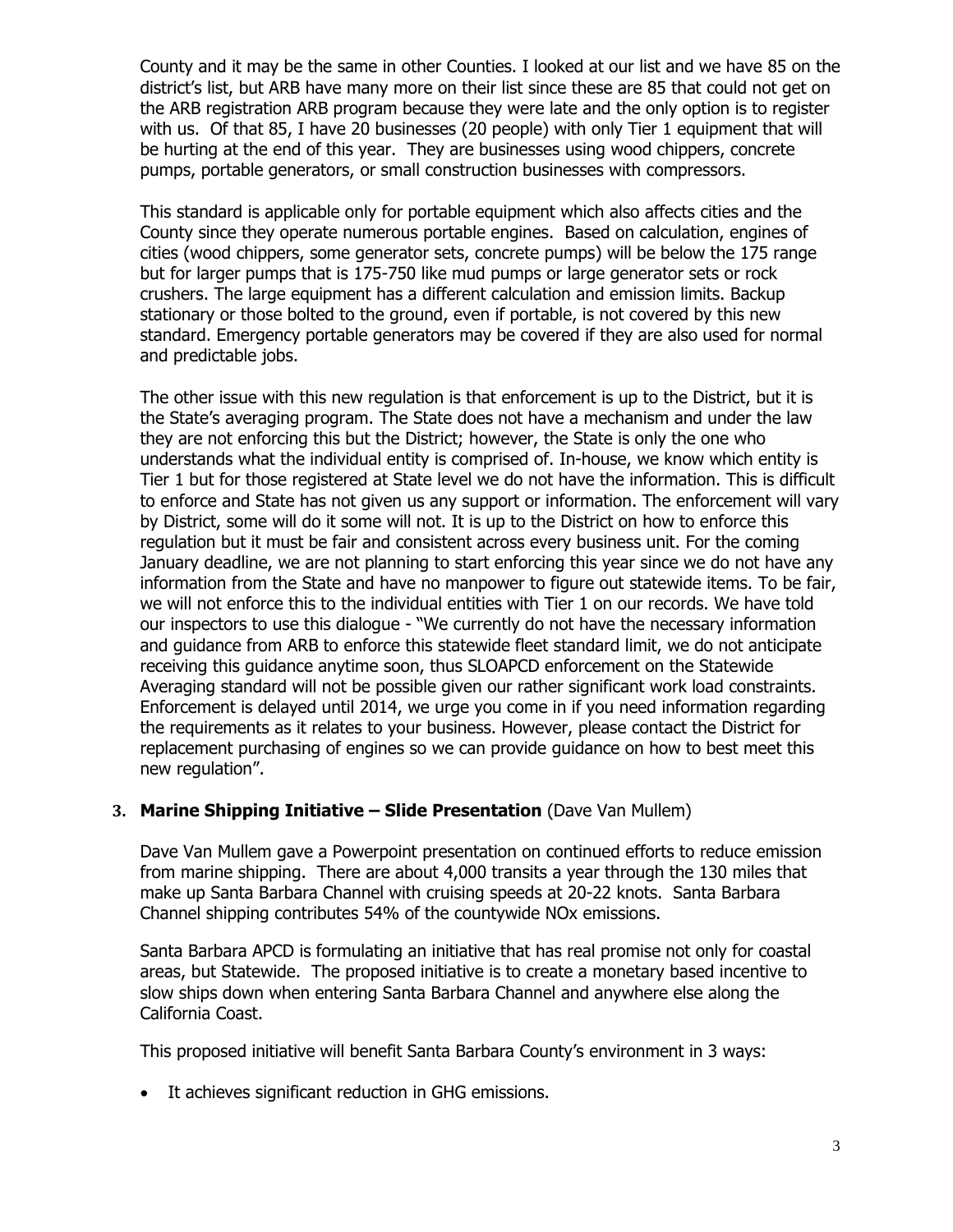- It provides complementary air quality benefits by reducing NOx a precursor to smog, including stack pollutants; and
- It promotes natural resource management by reducing lethality of whale strikes.

Funds generated by California Air Resource Board (CARB) Greenhouse Gas (GHG) Cap-and-Trade program could be used to create our incentive program. The actions that led us to proposing this initiative was from meetings where we discovered that ships approaching the Ports of Los Angeles and Long Beach slow down to achieve incentives and our meeting with Maersk Shipping lines. Also, we were invited by National Oceanic and Atmospheric Administration (NOAA) to attend a significant team-building meeting with the Dean of the Bren School of Environmental Science and Management at University of Santa Barbara.

There is a pending legislation, Assembly Bill 1532 GHG Reduction Fund, which is now on the Governor's desk. This bill formulates the parameters for spending GHG Cap-and-Trade revenues and gives direction to CARB to plan and execute the program. CARB will appoint lead agencies to execute approved initiatives and funds will flow into state budget then to lead agency to cover programmed costs.

Last May, District staff attended a public hearing on Cap-and-Trade revenues to solicit ideas for the GHG Reduction programs. GHG Reduction Fund revenues are expected in billions of dollars. The District sent a letter to CARB providing input on the GHG significant benefit of ship speed reductions including the idea of a monetary based incentive program. Stakeholders such as NOAA, Environment Defense Center, Ocean Conservancy, and Sanctuary Advisory Council also sent letters supporting this initiative.

To make this into a reality, Santa Barbara APCD will need to:

- Demonstrate and gain agreement that the Incentive Program fits within the parameters of AB1532.
- Determine if CARB will support the idea and;
- Continue working partners such as NOAA and Bren School
- Gain interest and support from coastal air districts, cities, other agencies, and stakeholders.

## **4. Update on Port Hueneme Shore Power** (Michael Villegas)

Mike Villegas stated this was a \$10 million project to provide shorepower to cargo vessels docked at the Port of Hueneme in lieu of the vessels operating their auxiliary engines. The project would result in nitrogen oxide emission reductions on the scale of 136 tons per year and diesel particulate matter emission reductions of 2.0 tons per year.

The Port of Hueneme has secured \$4.5 million in Proposition 1B funds and \$250,000 in Ventura County APCD funds for the project. This is still a major financial burden on the Port, as the Port has a budget of approximately \$12.5 million. The APCD is supporting the Port in efforts to secure additional funds for the project.

## **5. Small Business Relief Program** (Gary Willey)

Gary Willey, of San Luis Obispo County APCD gave an update on what APCD is doing for small businesses.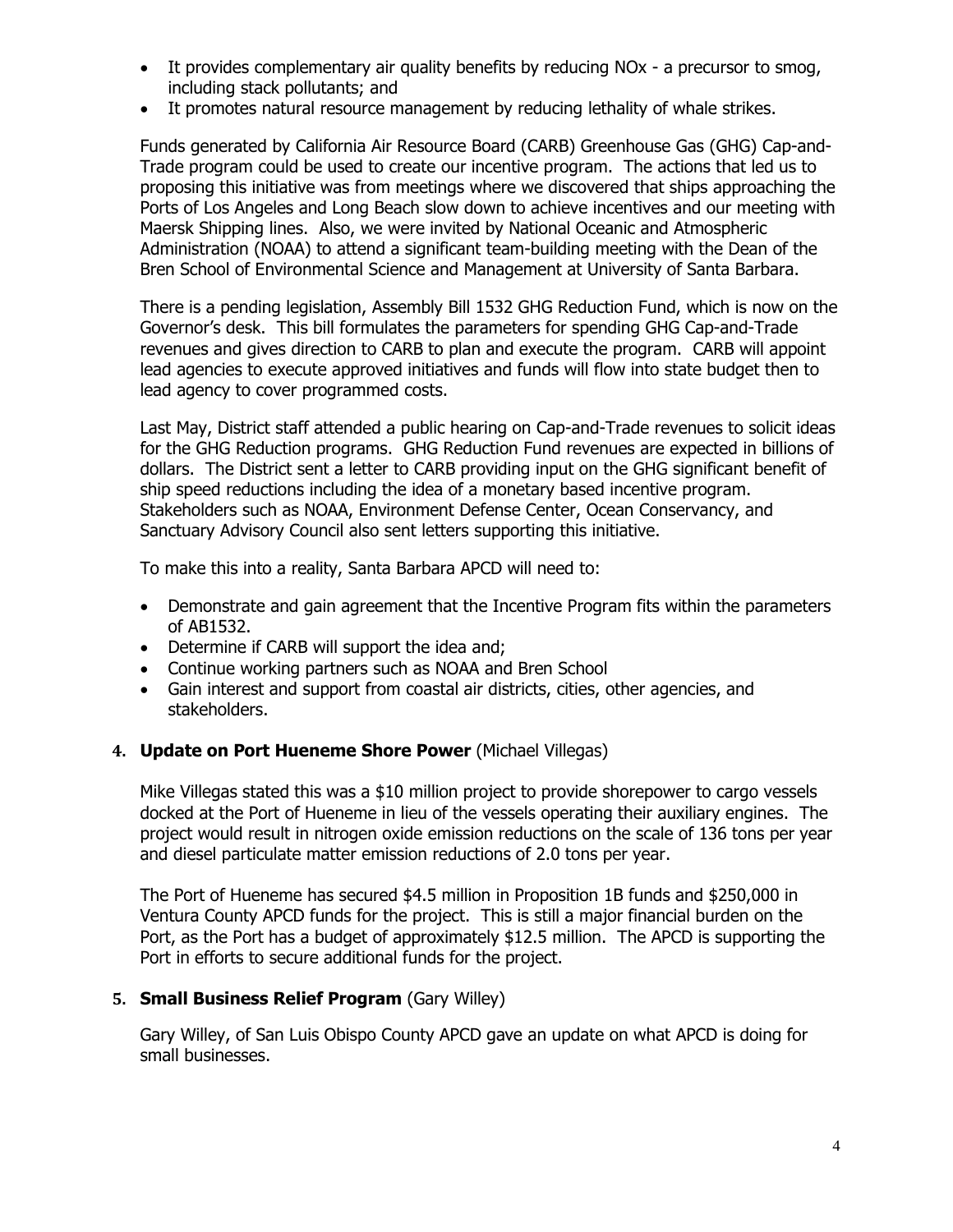- Provide consultation services, give advance notice for any upcoming regulations, or providing creative solutions. Spending more time with small businesses to provide assistance or information regarding other necessary documents.
- Fees are waived for the first year; small businesses will only pay the hourly cost of the engineer to evaluate the permit. The permit fee to operate is waived for the first year.

Small businesses have little operating funds during its first year. This fee waiver program is easy to do and there is little impact to the District.

- Reduced recordkeeping and reviewed our testing program to see if some of the testing can be done on longer intervals. Some of the testing is expensive and it helps. When regulation allows flexibility, we reduced the frequency of testing especially for businesses that are consistently compliant. In addition, some testing was removed after analyzing results and was determined that it is not required by any rule.
- Began offering a voluntary NOx box testing using INTERAC 3000 analyzer that is inexpensive to operate. We were allowed by regulation to offer the service to sources at a rate lower (\$1,000) than what a source test contractor would offer (\$3,000-\$4,000).
- Offered payment plans.
- Started a Low-Use Engine Program for multi-year renewal for small engine operators like wood chippers and concreter pumpers. If the average is less than 80 hours a year over 3 years then renewal is three years - which cuts their renewal fees by at least 66 percent. The billing is still every year but only for one third of the total renewal fee owed. On the third year, the engines are inspected to re-certify if it is still low-use. Our regulation allows this without any rule change.
- Made fee rule changes, such as:
	- 1. New range category for the Boiler rule 2 million to 5 million range. The fee for category is 60 percent less than the fees of the above 5 million range category. This rule particularly helped small wineries.
	- 2. New fee category for dry solvent cleaners which is less than 40 percent than the fees for our wet dry cleaners. We wanted to recognize the efforts of the businesses using dry solvent cleaners for doing the right thing since dry solvent is less toxic but cost more.
	- 3. Reduced fees by about 40% for non-diesel portable engines.

## **6. Hydrogen Refueling Station Update** (Mike Villegas)

Mike Villegas stated that the cost for a typical hydrogen refueling station that CARB is helping to site is \$2.0 million to \$2.3 million. This type of station would have a capacity of 150 kilograms per day and could refuel approximately 40 vehicles per day. Most vehicles would need to refuel once a week for a normal commute.

## **7. Pismo Beach Sand Blowing Update – as requested by Committee member Mike Morgan** (Gary Willey)